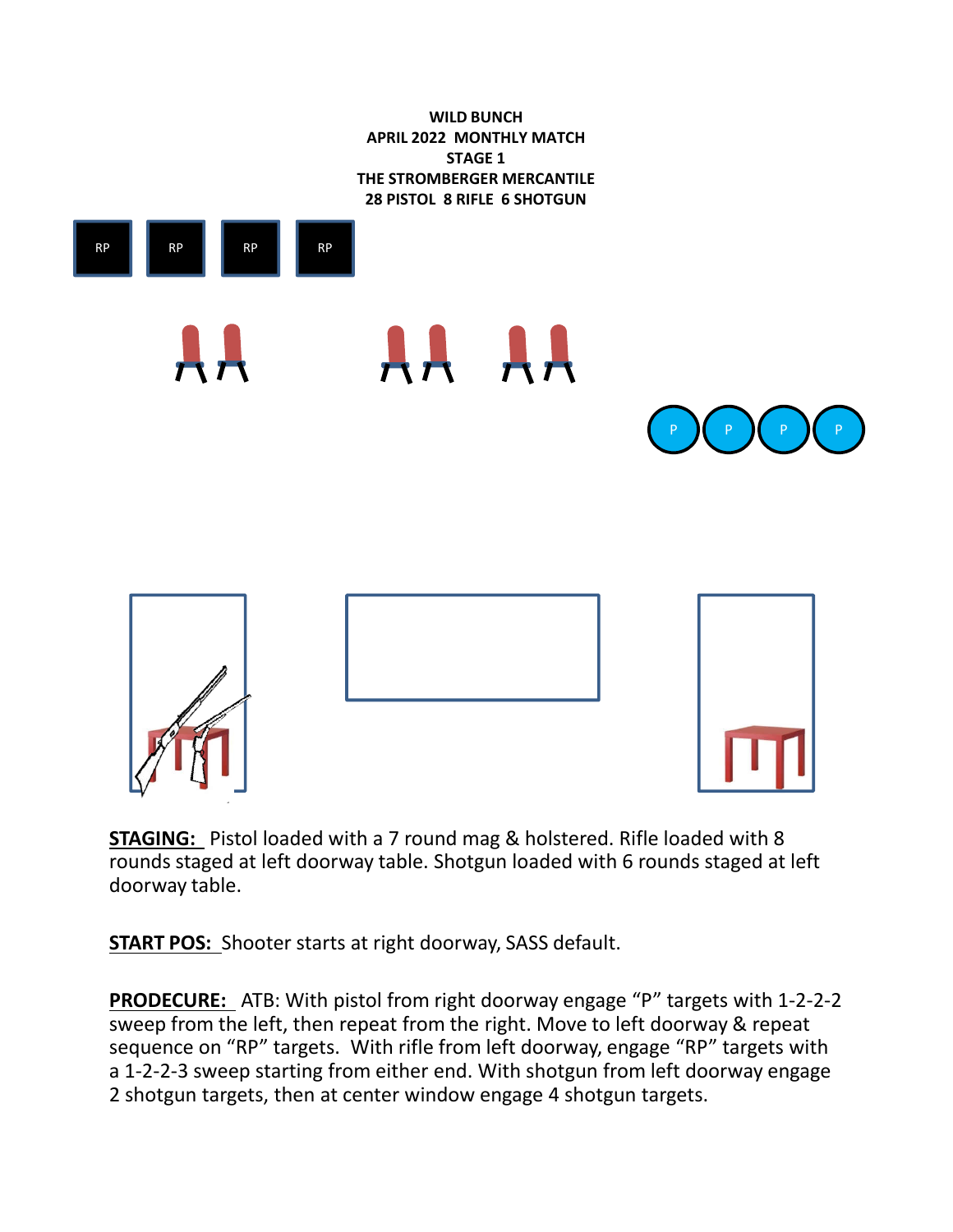



**STAGING:** Pistol loaded with a 7 round mag & holstered. Rifle loaded with 6 rounds staged on left doorway table. Shotgun loaded with 6 rounds staged at center window shelf.

**START POS:** Shooter starts with shotgun in hands at center window.

**PRODECURE:** ATB: with shotgun engage 4 shotgun targets from center window and 2 SG targets from left doorway. With rifle from left doorway engage "RP" targets with a 1-2-2-1 sweep from either direction. With pistol from left doorway engage "RP" targets with a 2-2-2-1 sweep from either end. Move to right doorway and repeat sequence twice on "P" targets.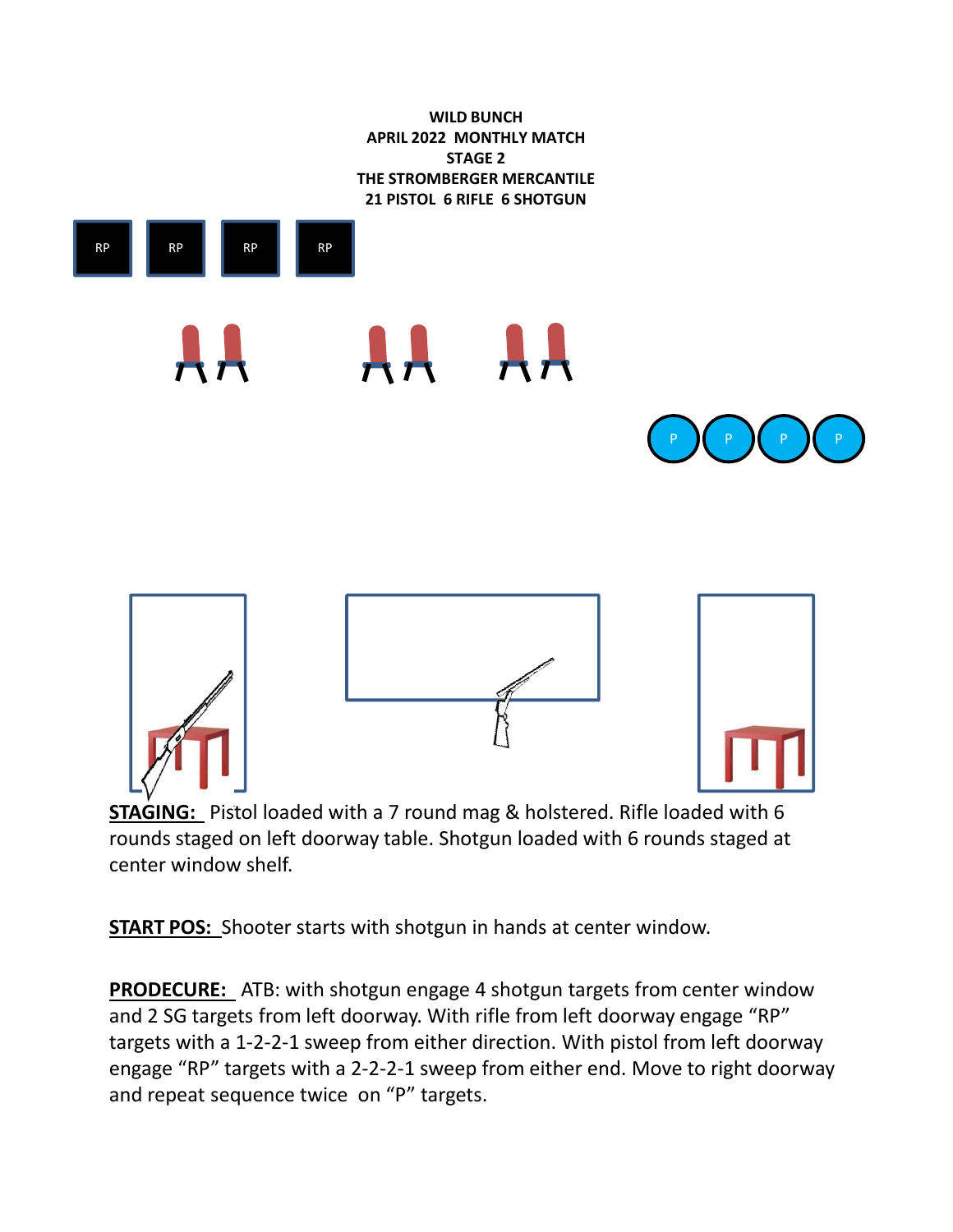

**STAGING:** Pistol loaded with a 7 round mag & holstered. Rifle loaded with 6 rounds staged at doorway crate. Shotgun staged at W-3.

**START POS:** Shooter starts with hand touching pistol.

**PROCEDURE:** ATB: with pistol engage the "P" targets with a 14 round double tap Nevada sweep starting on either end. Move to doorway and repeat sequence on "RP" targets for 7 rounds. With rifle engage "RP targets with 2 rounds each. From W-3 with shotgun engage 4 SG targets.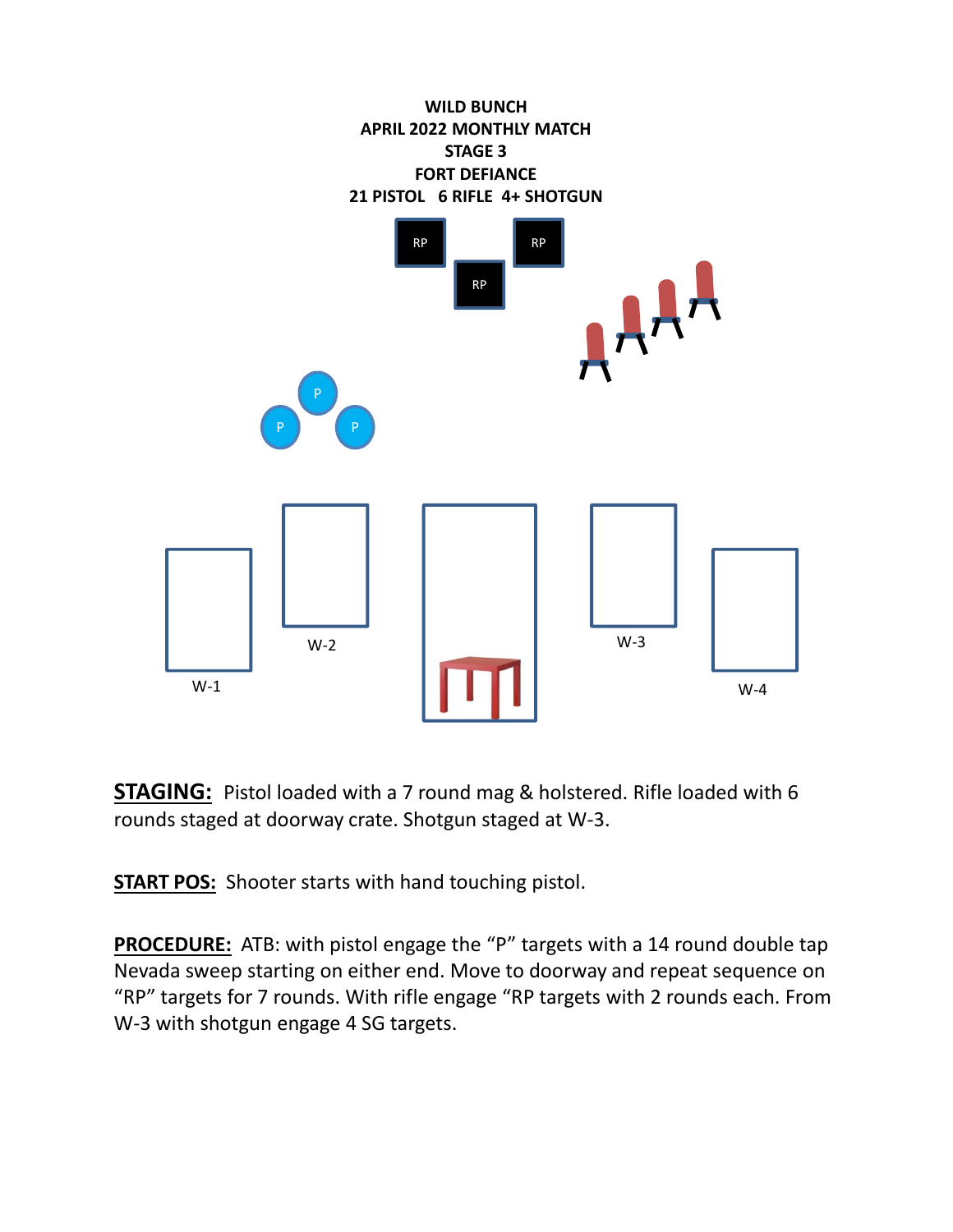

**STAGING:** Pistol loaded with a 7 round mag & holstered. Rifle loaded with7 rounds at doorway crate. Shotgun loaded with 4 rounds W-3.

**START POS:** Shooter starts W-3 shotgun in hands.

**PROCEDURE:** ATB: with shotgun engage 4 shotgun targets. At doorway with rifle engage "R" targets with a 1-2-1-2-1 Nevada sweep. Repeat instructions with pistol at doorway. From W-2 repeat sequence twice for 14 rounds.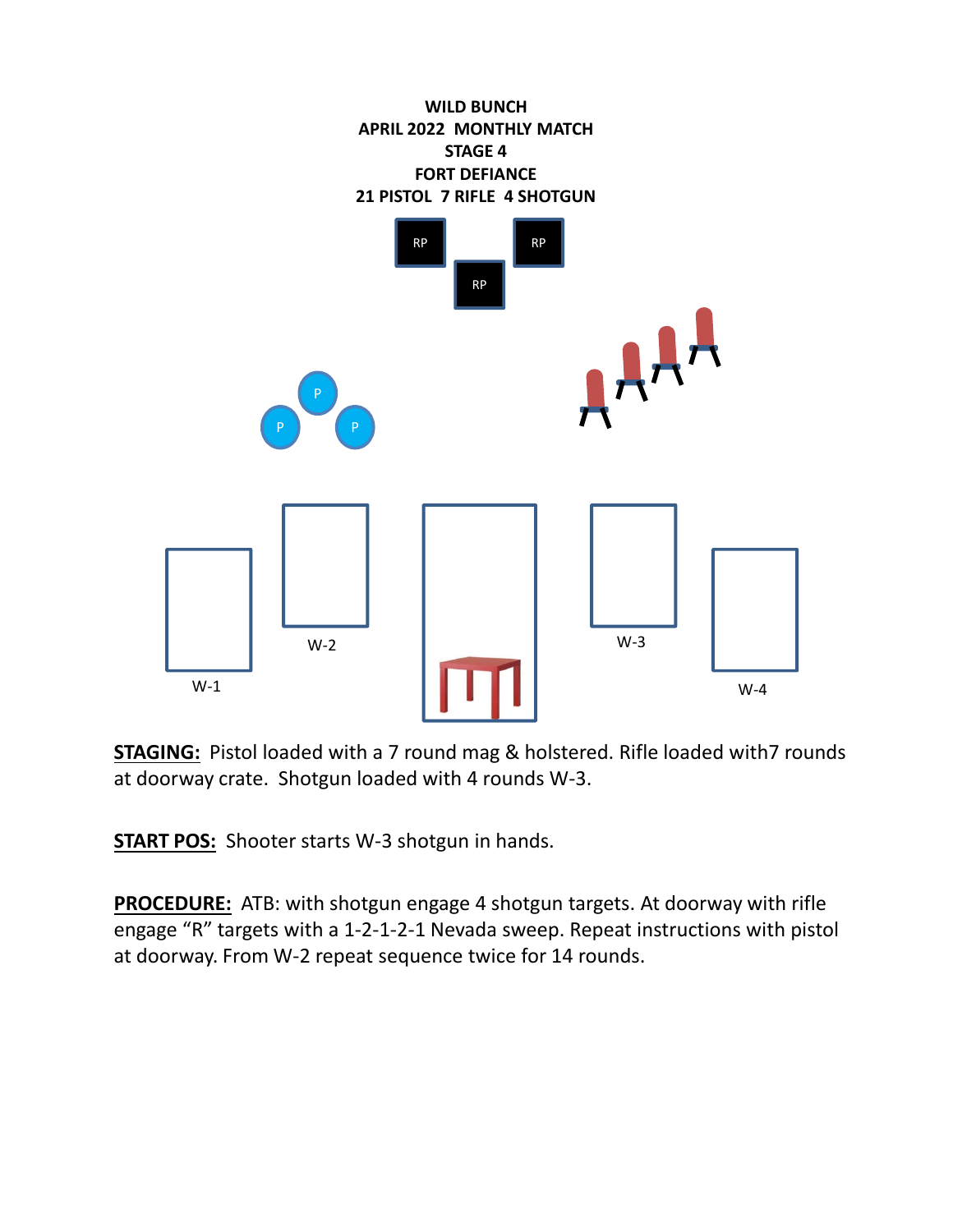

**STAGING:** Pistol loaded with a 7 round mag & holstered. Rifle loaded with 10 rounds at left outside table. No shotgun.

**START POS:** Shooter starts with rifle in hands.

**PROCEDURE:** ATB: from left outside table with Rifle engage "RP" targets with a 2- 5-3 sweep from either end. With pistol from left outside table engage "RP" targets with a 7 round Nevada sweep starting on either end. From doorway with pistol engage "P" targets with a 7 round Nevada sweep. Move to right outside table and engage 2 KD targets and "P" target 5 times.